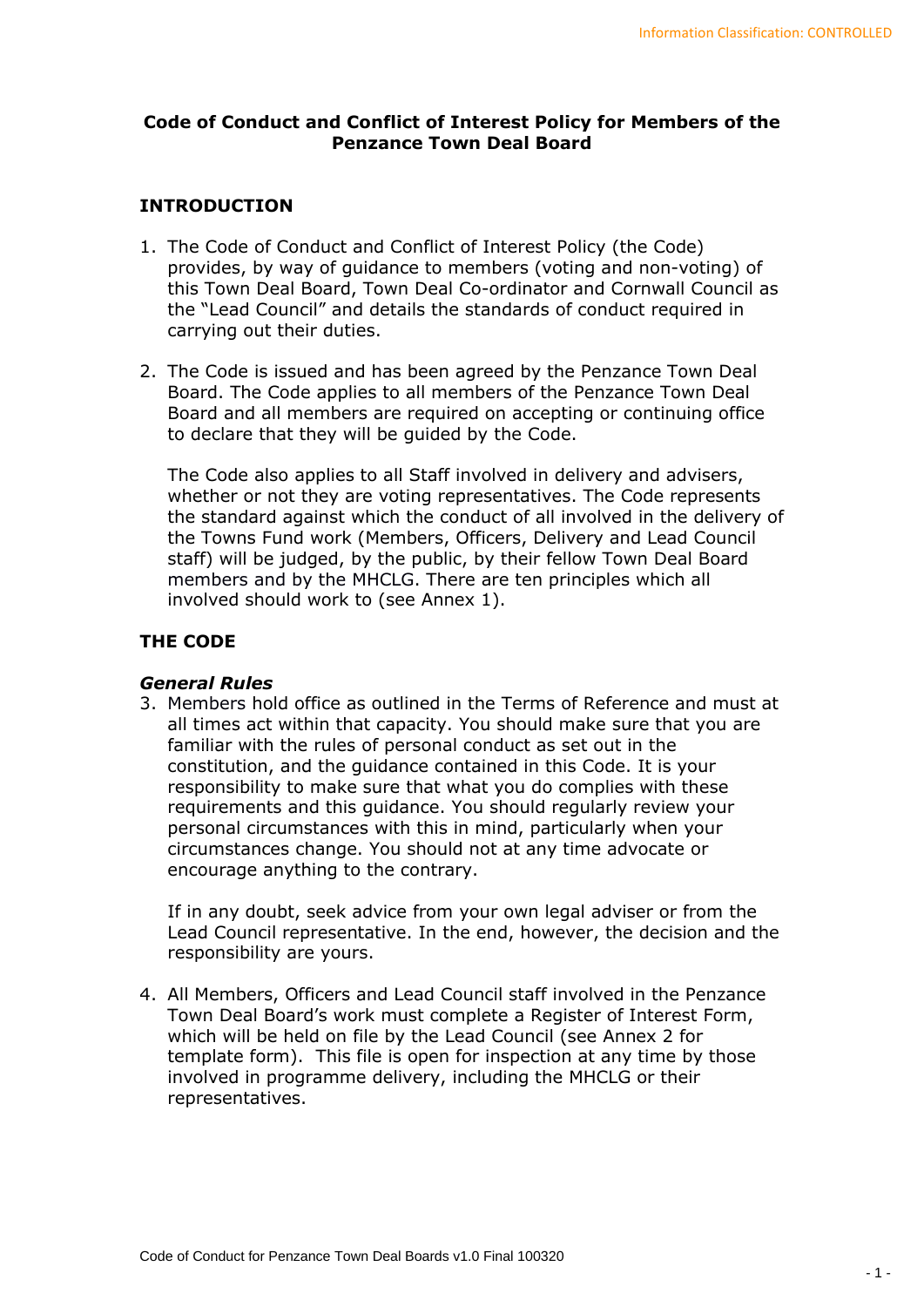- 5. You must at all times:
	- Treat people with respect
	- Ensure that you do not do anything which causes the St Ives Town Deal Board to breach any of the equality enactments (as defined by the Equality Act 2010)
	- Ensure that you do not intimidate or attempt to intimidate any person involved in the Town Deal work (as an applicant, member, staff member, representative)
	- Do not do anything which compromises or is likely to compromise the impartiality of those who work for, or on behalf of the Penzance Town Deal Board.

## *Public Duty and Private Interest*

6. Your overriding duty as a representative is set out in the Terms of Reference for the Penzance Town Deal Board. Whilst you may be strongly influenced by the views of others, and of the sector or organisation that you represent in particular, it is your responsibility alone to decide what view to take on any question which members have to decide.

If you have a private or personal interest in a question which members have to decide, you should never take any part in the decision, except in the special circumstances described below.

Where such circumstances do permit you to participate, you should never let your interest influence the decision. You should never do anything as a member which you could not justify to the public or your fellow Penzance Town Deal Board members. Your conduct, and what the public believes about your conduct, will affect the reputation of the Penzance Town Deal Board and the organisation or sector that you represent.

- 7. It is not enough to avoid actual impropriety. You should at all times avoid any occasion for suspicion and any appearance of improper conduct.
- 8. A conflict of interest can exist when either:
	- There is a potential financial or measurable benefit either directly to the individual, or indirectly through a connected individual or organisation; or
	- A person's duty to the Penzance Town Deal Board may compete with a duty or loyalty they owe to another organisation or person.

## *Disclosure of Pecuniary and Other Interests*

9. There are specific provisions in the constitution requiring you to disclose interests which you may have in any matter coming before the Penzance Town Deal Board or any management groups that it may arrange.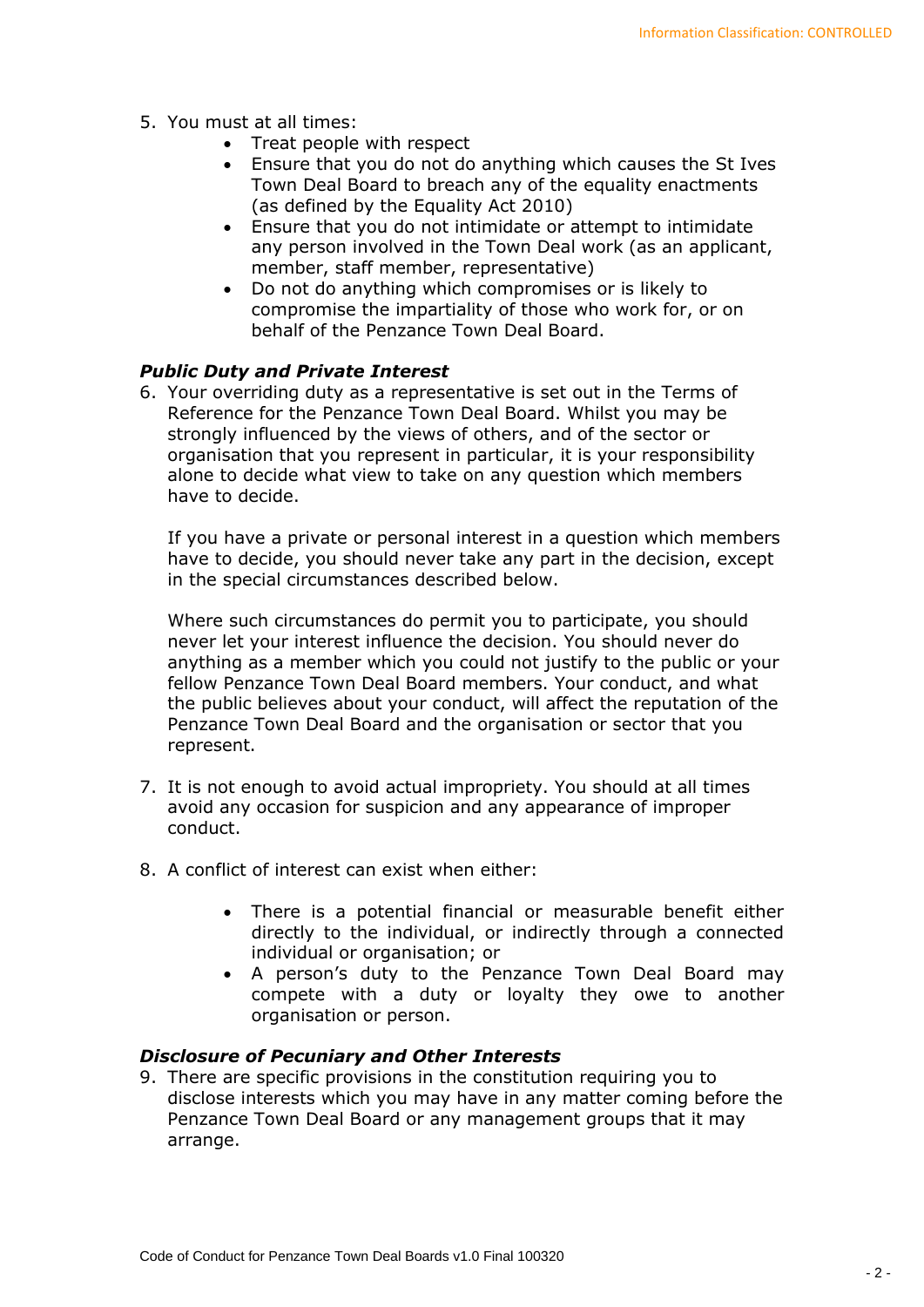Depending on the nature of the interest declared one of the following will happen in a meeting.

- You will leave the room for that item
- You will remain but take no part in the discussion
- You will remain but contribute only factual information and clarifications
- You will contribute to the discussion but not take part in the decision, and therefore not be counted towards a quorum
- You will remain as a full member of the meeting
- 10.The appropriate action will be decided by the Chair of the Penzance Town Deal Board with guidance from the Lead Council. In the case of the Chair having an interest the appropriate action will be decided by the Vice Chair.
- 11.You must also declare all relevant pecuniary (financial) interests in the register kept for this purpose.
- 12.Interests which are non-pecuniary can be just as important and can be included in the register. You should not allow the impression to be created that you are, or may be, using your position to promote a private or personal interest, rather than forwarding the interest of the Penzance Town Deal Board.

Private and personal interests include those of your family and friends, as well as those arising through membership of, or association with, clubs, societies and other organisations such as the Freemasons, trade unions and other bodies active in the community.

- 13.Examples of relevant pecuniary and non-pecuniary interests can be found in Annex 3.
- 14.You must always declare a pecuniary interest at a Penzance Town Deal Board meeting or whilst conducting any other Penzance Town Deal Board business.
- 15.If you have a private or personal non-pecuniary interest whilst conducting Penzance Town Deal Board business, for example during a Board meeting, you should always disclose it, unless it is insignificant, or one which you share with other representatives of the public generally as a ratepayer, a council tax payer or an inhabitant of the area.
- 16.Where you have declared a private or personal interest (pecuniary or non-pecuniary), the Penzance Town Deal Board with your input will decide whether it is clear and substantial. If it is not, then you may continue to take part in the discussion of the matter and may vote on it.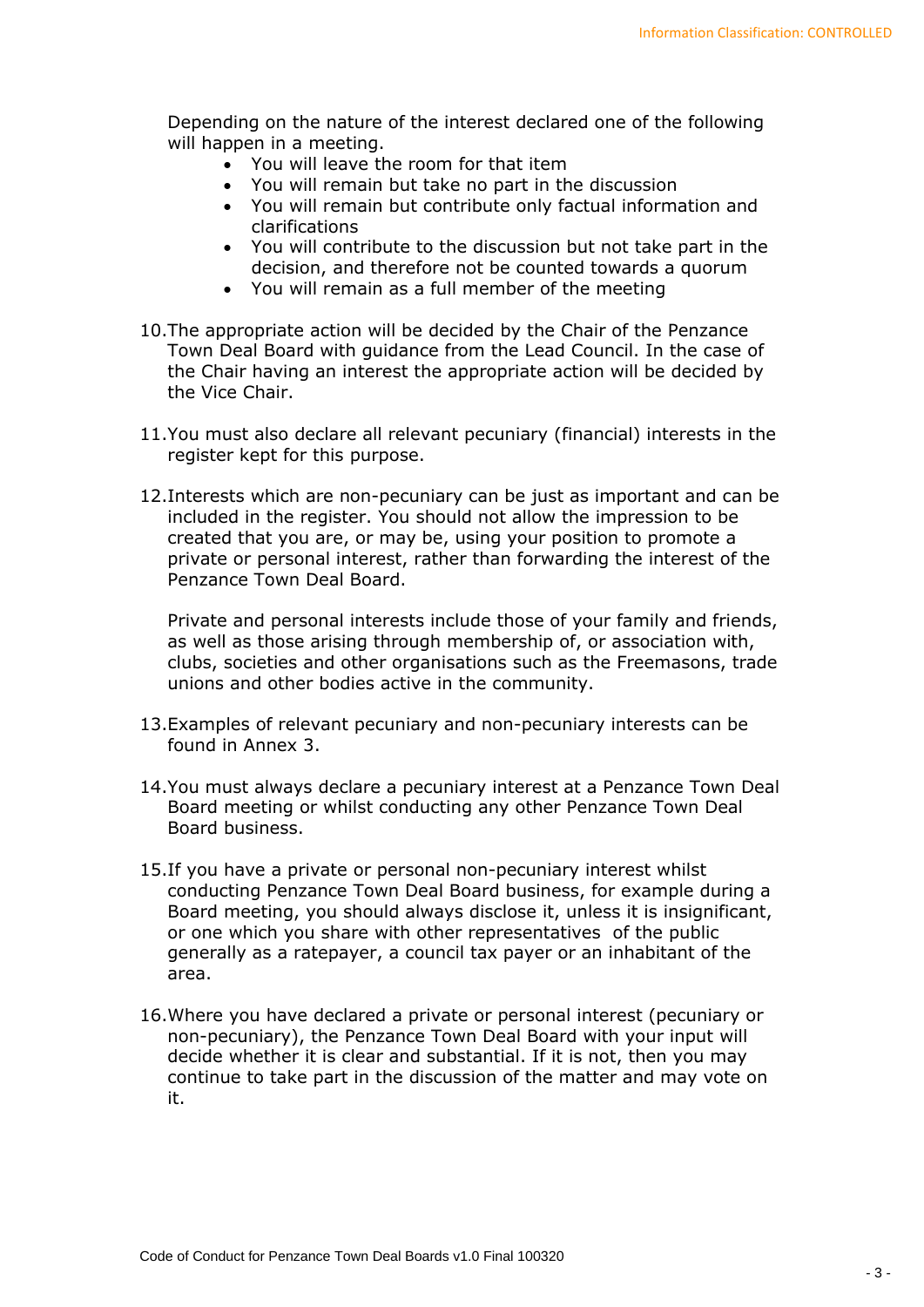If, however, it is a clear and substantial interest, then (except in the special circumstances described below in points 19 and 20) you should only take such part in the proceedings allowed by the Terms of Reference, and should always expect to withdraw from the meeting whilst the matter is being considered.

- 17.In deciding whether such an interest is clear and substantial, you should ask yourself whether representatives of the public, knowing the facts of the situation, would reasonably think that you might be influenced by it. If you think so, you should regard the interest as clear and substantial.
- 18.In the following circumstances, but only in these circumstances, it can still be appropriate to speak, and in some cases to vote, in spite of the fact that you have declared such a clear and substantial private or personal interest: if your interest arises from being an ordinary member or supporter of such an organisation (and you are not a member of its managing committee or other governing body), then you may speak and vote on any matter in which the organisation has an interest.
- 19.Circumstances may arise where the work of the Penzance Town Deal Board is affected because a number of present members have personal interests (pecuniary or non-pecuniary) in some question. In such certain circumstances, the Penzance Town Deal Board will debate the position and will either defer the issue to a later meeting, or, where this is not possible or where it is likely that a similar position will arise, will decide by vote how to proceed. Guidance will be sought from the Lead Council and if required the MHCLG before any such decision is taken.
- 20.Records on interests declared will be maintained by the Lead Council.
- 21.The requirements around declaring and recording interests must be scrupulously observed at all times.

#### *Members, Advisers and Officers/Staff*

- 22.Members, advisers and officers/staff are there to serve the interests of the Penzance Town Deal Board and they are indispensable to one another. But their responsibilities are distinct. Whilst Members of the Board have the vote and Advisers/Staff do not, the guidance applies to both.
- 23.The job of the Officers/staff is to give advice to members and to the Penzance Town Deal Board as a whole, and to carry out the Boards work under the direction and control of the Penzance Town Deal Board and Lead Council.
- 24.If you are called upon to take part in appointing an officer/agent, the only question you should consider is which candidate would best serve the whole Penzance Town Deal Board. You should not let your political or personal preferences influence your judgement.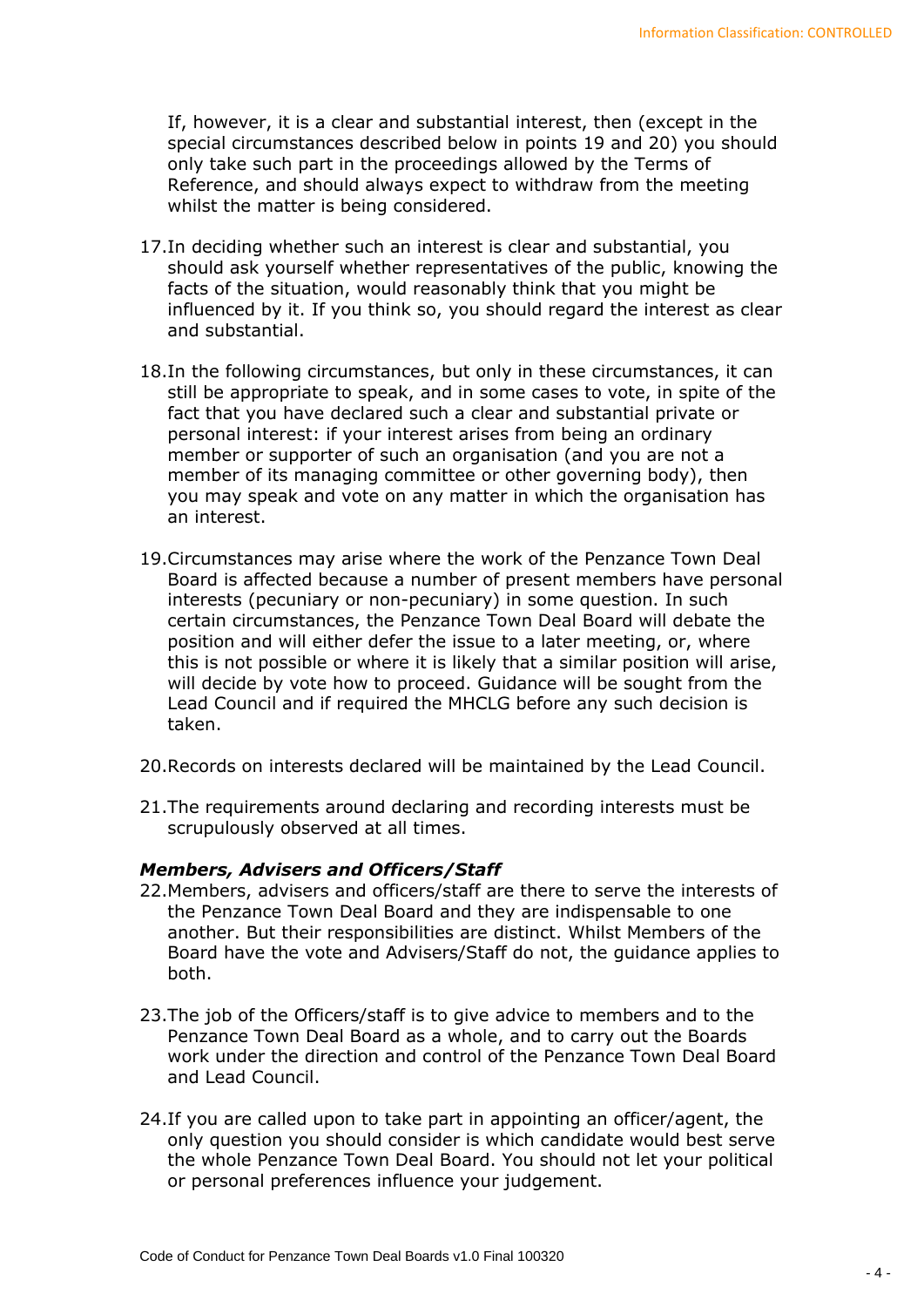You should not canvass the support of colleagues for any candidate and you should resist any attempt by others to canvass yours.

### *Use of Confidential and Private Information*

25.As a representative of the Penzance Town Deal Board you necessarily acquire much information that has not yet been made public, is of commercial value and thus is confidential. It is a betrayal of trust to breach such confidences.

You should never disclose or use confidential information for the personal advantage of yourself or of anyone known to you, or to the disadvantage or the discredit of the Penzance Town Deal Board or anyone else.

- 26.Information of a confidential nature must not be disclosed to anyone unless
	- You have the consent of the person authorised to give it
	- You are required by law to do so

### *Gifts and Hospitality*

- 27.You should treat with extreme caution any offer or gift, favour or hospitality that is made to you personally. The person or organisation making the offer may be doing, or seeking to do, business with the Penzance Town Deal Board, or may be seeking funding for their project as part of the Town Deal or some other kind of decision.
- 28.There are no hard or fast rules about the acceptance or refusal of hospitality or tokens of goodwill. For example, working lunches may be a proper way of doing business, provided that no extravagance is involved. Likewise, it may be reasonable for a member to represent the Penzance Town Deal Board at a social function or event organised by outside persons or bodies. Therefore all gifts and hospitality above the value of £25 should be notified to the Lead Council in the agreed format (see Annex 4 for relevant form), in order that a register can be maintained. You are personally responsible for all decisions connected with the acceptance or offer of gifts or hospitality and for avoiding the risk of damage to public confidence in the Penzance Town Deal Board.

#### *Dealings with the Town Deal Board*

29.You may have dealings with the Penzance Town Deal Board on a personal level, for instance as an applicant for a grant or support. You should never seek or accept preferential treatment in those dealings because of your position on the Penzance Town Deal Board.

You should also avoid placing yourself in a position that could lead the public to think that you are receiving preferential treatment: for instance, by failing to carry out a contractual duty or by using your position to discuss an application personally with officers/agents when other representatives of the public would not have the opportunity to do so.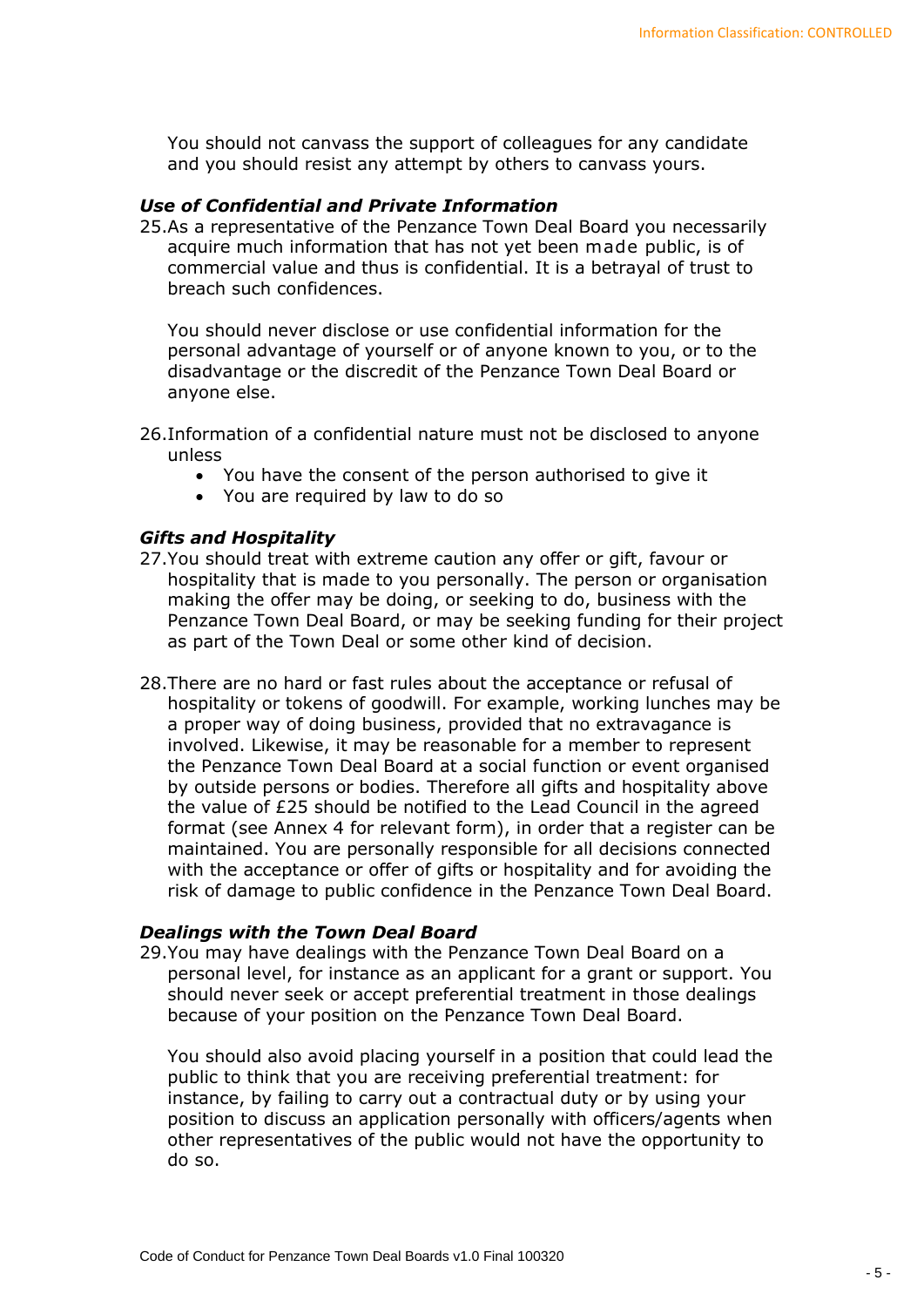Likewise, you should never use your position on the Penzance Town Deal Board to seek preferential treatment for friends or relatives, or any firm or body with which you are personally connected.

## *Appointments to Other Bodies*

30.Should you be appointed or nominated by the Penzance Town Deal Board to serve on another body or organisation you should always observe this Code in carrying out your duties on that body in the same way that you would with your work as part of the Penzance Town Deal Board.

## **Working with the MHCLG**

- 24. The behaviour of the members, advisors, officers and Lead Council should meet at all times in their relationship with the MHCLG the following requirements:
	- The Penzance Town Deal Board and MHCLG should work productively and effectively together.
	- Challenges and disputes between both parties should be professional, respectful and avoiding grievance and handled privately between the two parties, i.e. should not be aired with applicants and other potentially interested parties.
	- The MHCLG and the Penzance Town Deal Board should co-operate and respond positively to the challenges in the delivery of the programme.
	- Information should be shared by both parties to improve delivery, including providing clear rationales for any decisions and clear messages outwards conveying this.
	- The Penzance Town Deal Board is expected to have a flexible approach and be open to new ways of thinking to help MHCLG find solutions to delivery/policy and operational problems.

## **Review**

25. This Code of Conduct and Conflict of Interest Policy and individual Register of Interest Forms should be kept under constant review, but should be formally reviewed on an annual basis.

Date agreed:

Signed by Chair of the Penzance Town Deal Board …………….

Signed by the Lead Council………………………………………………………………………………..

Date reviewed: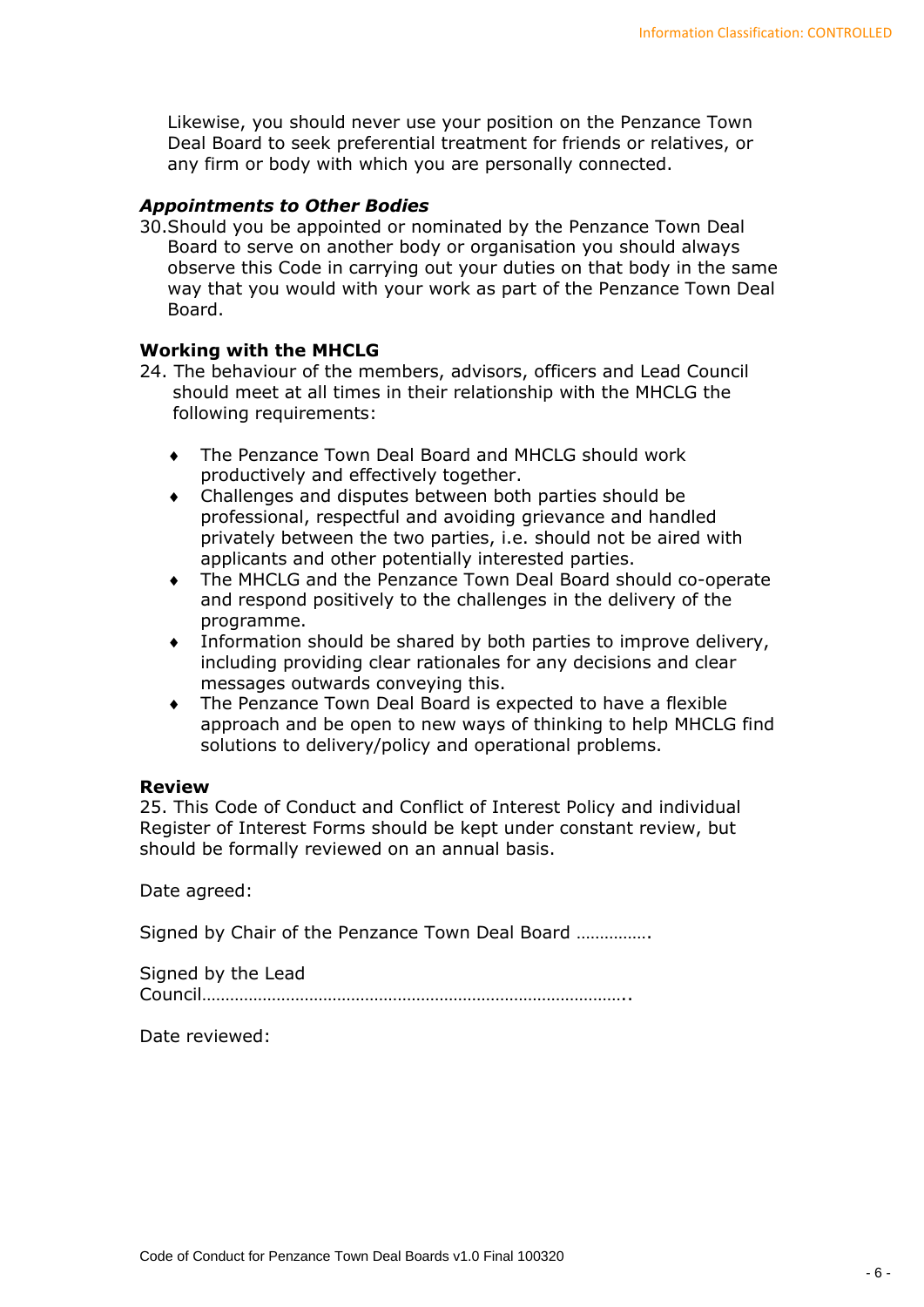# **Individual Declaration**

I agree to abide by this Code of Conduct as adopted by the Penzance Town Deal Board on the date shown above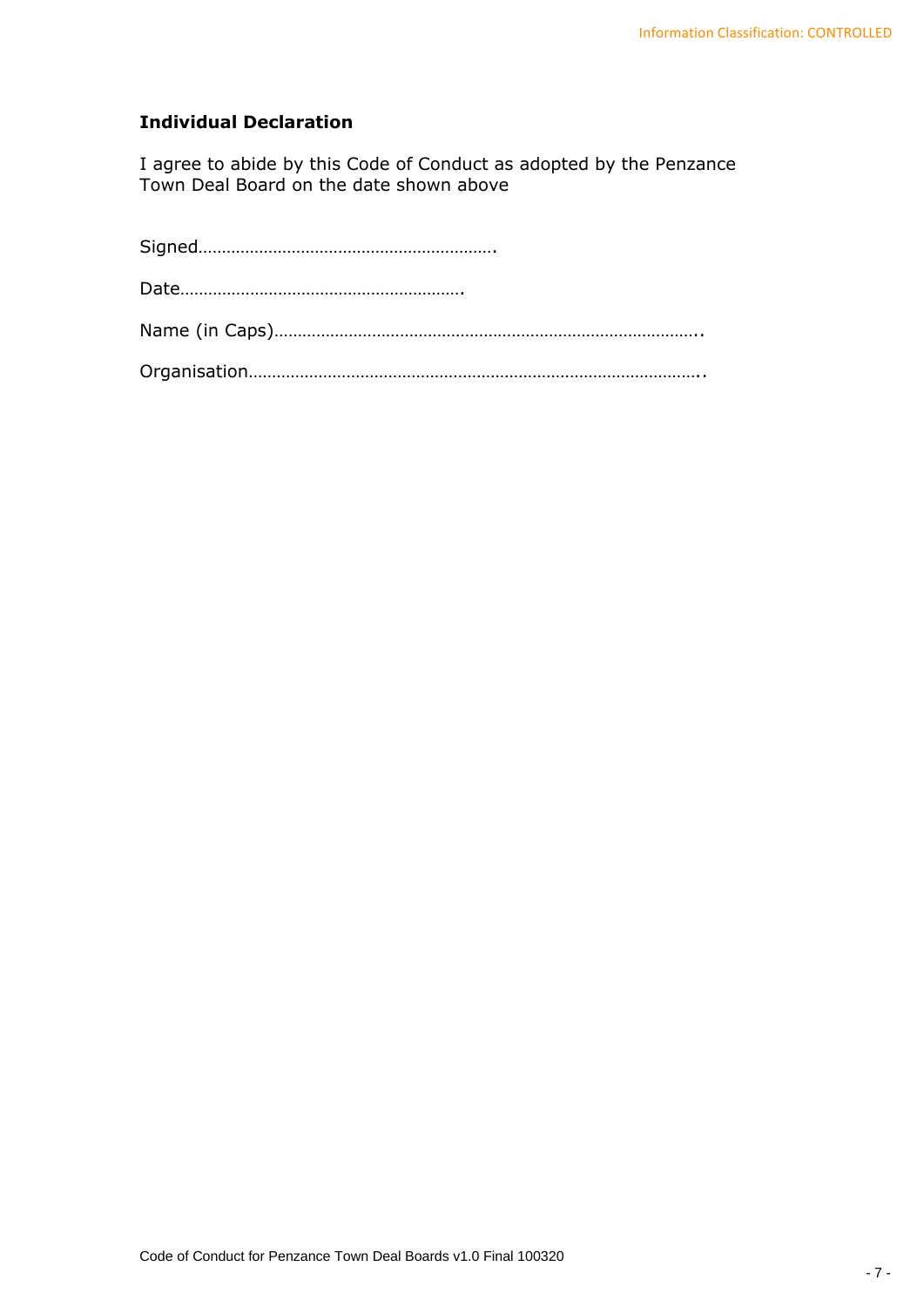## **Annex 1 - The Ten General Principles**

## *Selflessness*

**1.** You should serve only the wider interest and should never improperly confer an advantage or disadvantage on any person.

### *Honesty and Integrity*

**2.** You should not place yourself in a situation where your honesty and integrity may be questioned, should not behave improperly and should on all occasions avoid the appearance of such behaviour.

### *Objectivity*

**3.** You should make decisions on merit, including when making appointments, awarding project contracts, or recommending individuals for such project rewards or benefits.

### *Accountability*

**4.** You should be accountable to the public for your actions and the manner in which you carry out such responsibilities, and should cooperate fully and honestly with any scrutiny appropriate.

#### *Openness*

**5.** You should be as open as possible about your actions and those of Town Deal Board, and should be prepared to give reasons for those actions.

#### *Personal Judgement*

**6.** You may take account of the views of others, including their political groups, but should reach your own conclusions on the issues before you and act in accordance with those conclusions.

## *Respect for Others*

**7.** You should promote equality by not discriminating unlawfully against any person, and by treating people with respect, regardless of their race, age, religion, gender, sexual orientation or disability. You should respect the impartiality and integrity of the Penzance Town Deal Board and Lead Council officers and staff.

#### *Duty to Uphold the Law*

**8.** You should uphold the law and, on all occasions, act in accordance with the trust that the public is entitled to place in Penzance Town Deal Board.

#### *Stewardship*

**9.** You should do whatever you are able to do to ensure that Penzance Town Deal Board use their resources prudently and in accordance with the law.

#### *Leadership*

**10.** You should promote and support these principles by leadership, and by example, and should act in a way that secures or preserves public confidence.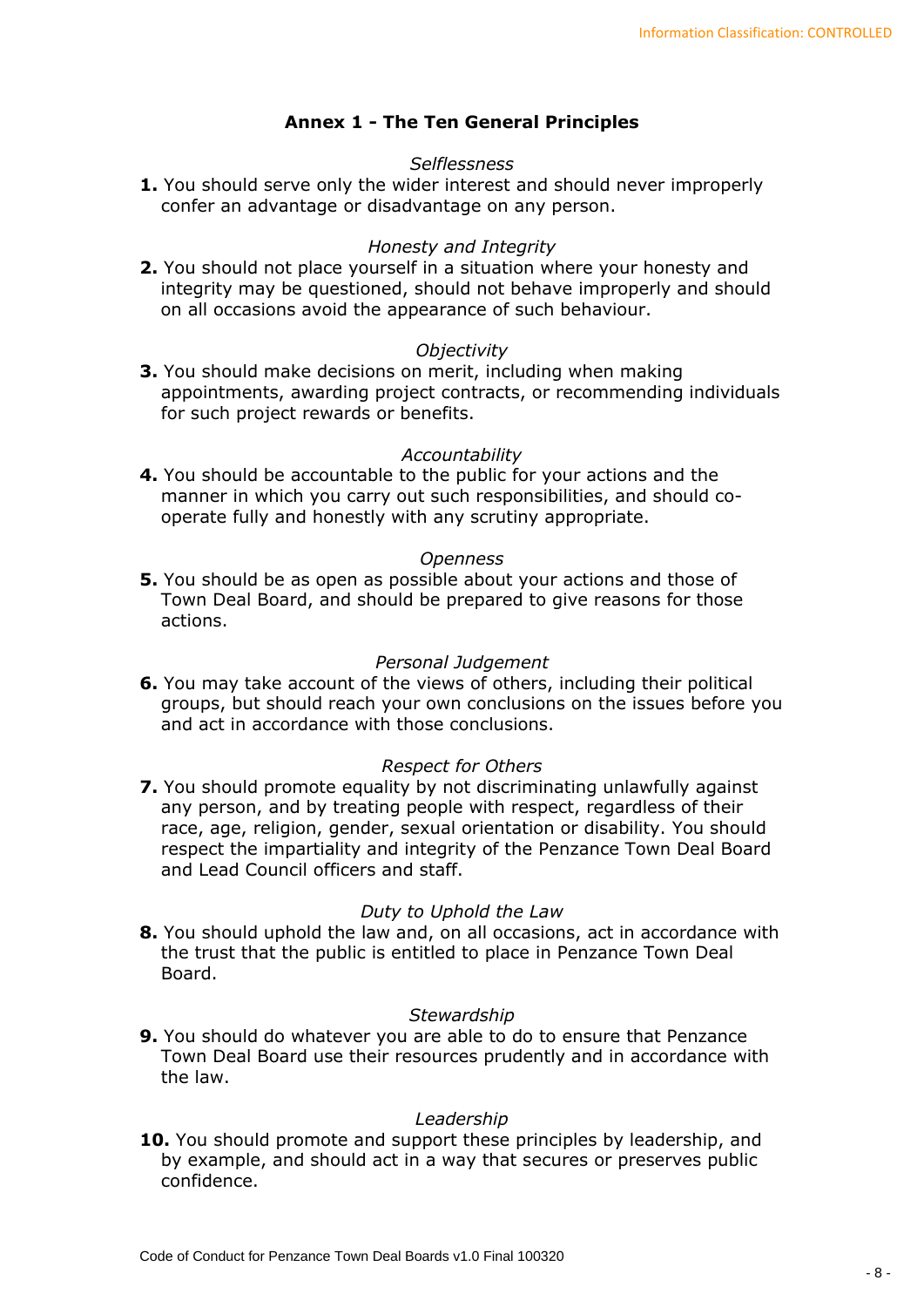## **ANNEX 2**

## **INDIVIDUAL REGISTER OF INTEREST FORM**

## **Penzance Town Deal Board**

## **Register of Interests**

In order to prevent any problems relating to conflicts of interest in decisions made by the Penzance Town Deal Board, all members should record any organisations, businesses, committees or other groups in which they have an involvement.

Please indicate in the table below any organisations/businesses/ committees or other groups in which you have an interest. If you are unsure whether a relationship or involvement with an individual or group constitutes an interest then it is better to declare it. A register will be maintained which will be open for inspection and updated from time to time.

## *If you consider that you have no such interests, for the sake of clarity please write NONE in one of the boxes.*

| Nature of interest (partner,<br>committee member, director,<br>chairman etc.) |
|-------------------------------------------------------------------------------|
|                                                                               |
|                                                                               |
|                                                                               |
|                                                                               |
|                                                                               |
|                                                                               |
|                                                                               |
|                                                                               |
|                                                                               |
|                                                                               |

Signed: Date:

## **Please return to:** Town Deal Board **Secretariat c/o Economic Growth Service, Pydar House, Pydar Street, Truro, TR1 1EA Tel: xxxxxxxxxxx E-mail: xxxxxxxxxxx**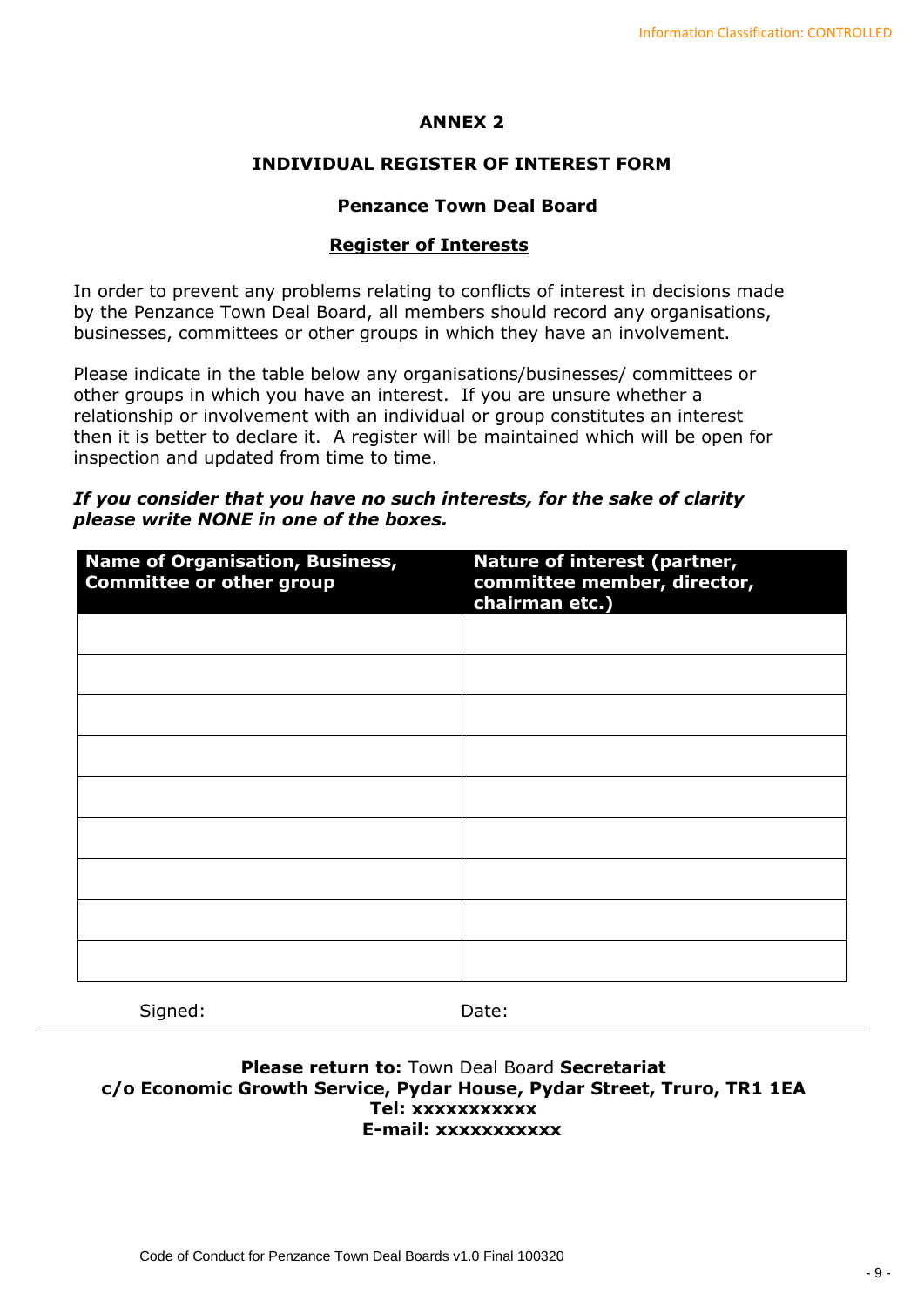### **ANNEX 3 - Examples of Interest (Pecuniary and non-Pecuniary)**

You have an interest in any project or business to be considered by the Penzance Town Deal Board where either—

- (a) it relates to or is likely to affect—
	- (i) any body of which you are a member or in a position of general control or management and to which you are appointed or nominated;
	- (ii) any employment or business carried on by you;
	- (iii) any person or body who employs or has appointed you;
	- (iv) any person or body, other than the Town Deal Board that has made a payment to you in respect of your election or co-option or any expenses incurred by you in carrying out your duties;
	- (v) any person or body who has a place of business or land in the Town Deal Boards area, and in whom you have a beneficial interest in a class of securities of that person or body that exceeds the nominal value of £25,000 or one hundredth of the total issued share capital (whichever is the lower);
	- (vi) any contract for goods, services or works made between the Town Deal Board and you or a firm in which you are a partner, a company of which you are a remunerated director, or a person or body of the description specified in paragraph (vi);
	- (vii) the interests of any person from whom you have received a gift or hospitality with an estimated value of at least £250;
	- (viii) any land in the Town Deal Boards area in which you have a beneficial interest;
- (b) a decision in relation to that project or business might reasonably be regarded as affecting your well-being or financial position or the wellbeing or financial position of a relevant person to a greater extent than the majority of other council tax payers, ratepayers or inhabitants of your the Town Deal Boards area.

In sub-paragraph (b) above, a relevant person is—

- a member of your family or any person with whom you have a close association; or
- any person or body who employs or has appointed such persons, any firm in which they are a partner, or any company of which they are directors;
- any person or body in whom such persons have a beneficial interest in a class of securities exceeding the nominal value of £25,000; or
- any body of a type described in sub-paragraph  $(a)(i)$  or  $(ii)$ .